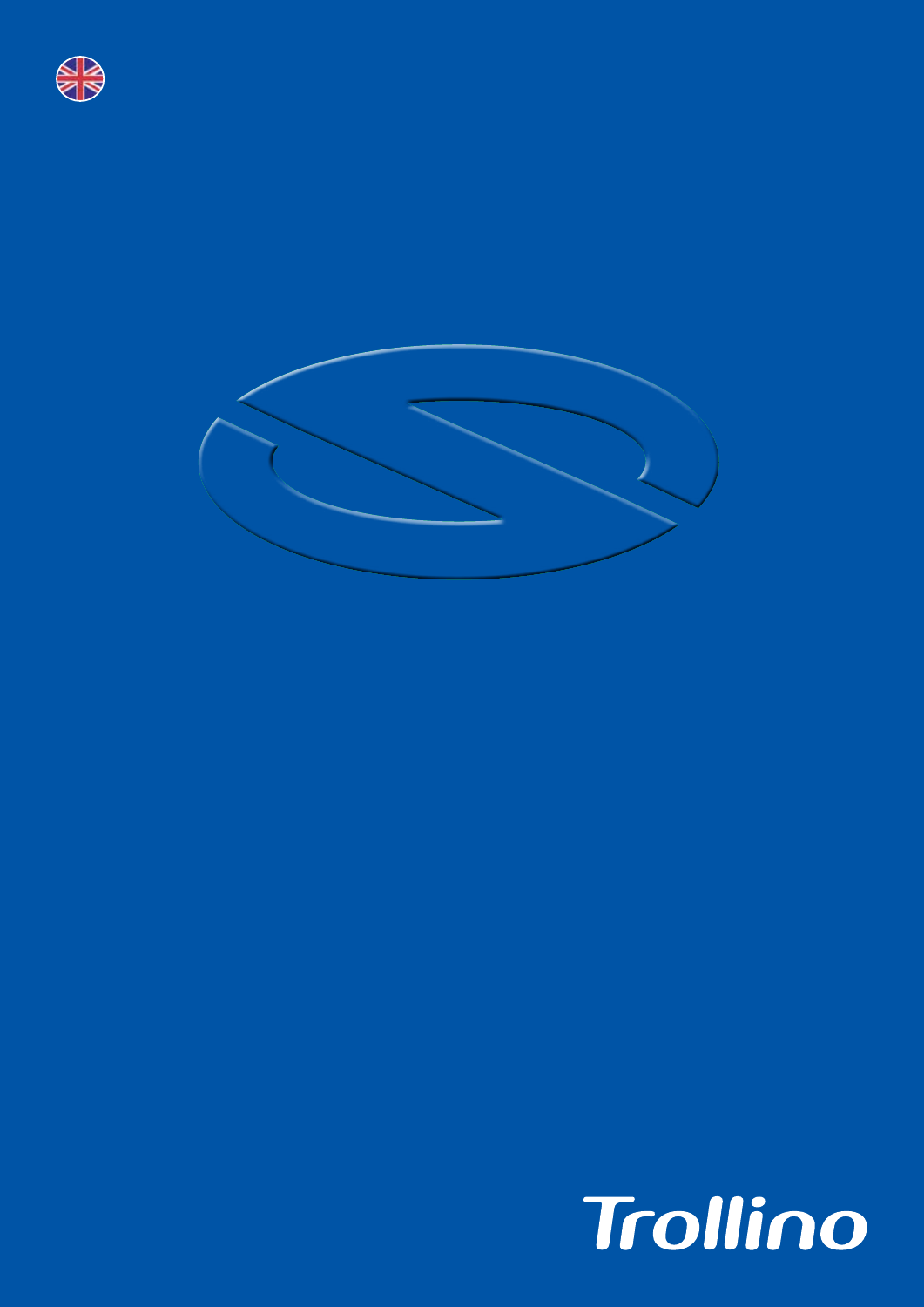Power of Enthusiasm



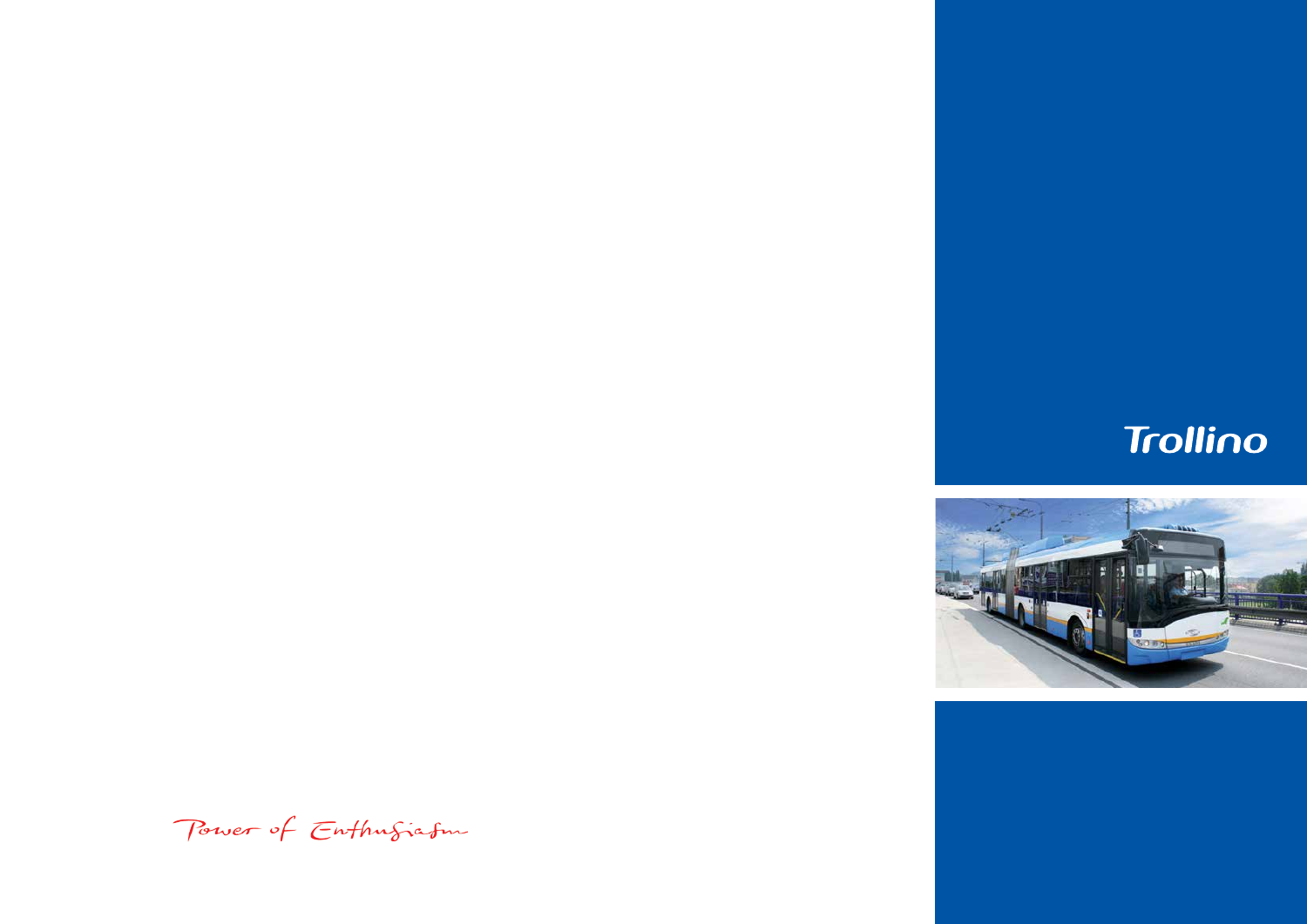

A clean and quiet city is the dream of many of its inhabitants. Urban authorities aim to reduce emissions of noise and exhaust gases to ensure better living conditions for their residents. In taking care of the environment, which significantly influences the quality of life, cties re-introduce trolleybuses as a proven solution. With its low-floor Trollino in 12, 15 and 18 meter versions, Solaris fulfils the vision of a friendly city. These vehicles, powered with electricity, offer a higher comfort than traditional city buses, ensuring a quiet, clean and friendly urban environment. It has to be noted that the 15 meter Solaris trolleybus was the first vehicle of that type in the world.

## **choice Trolleybus alternative**

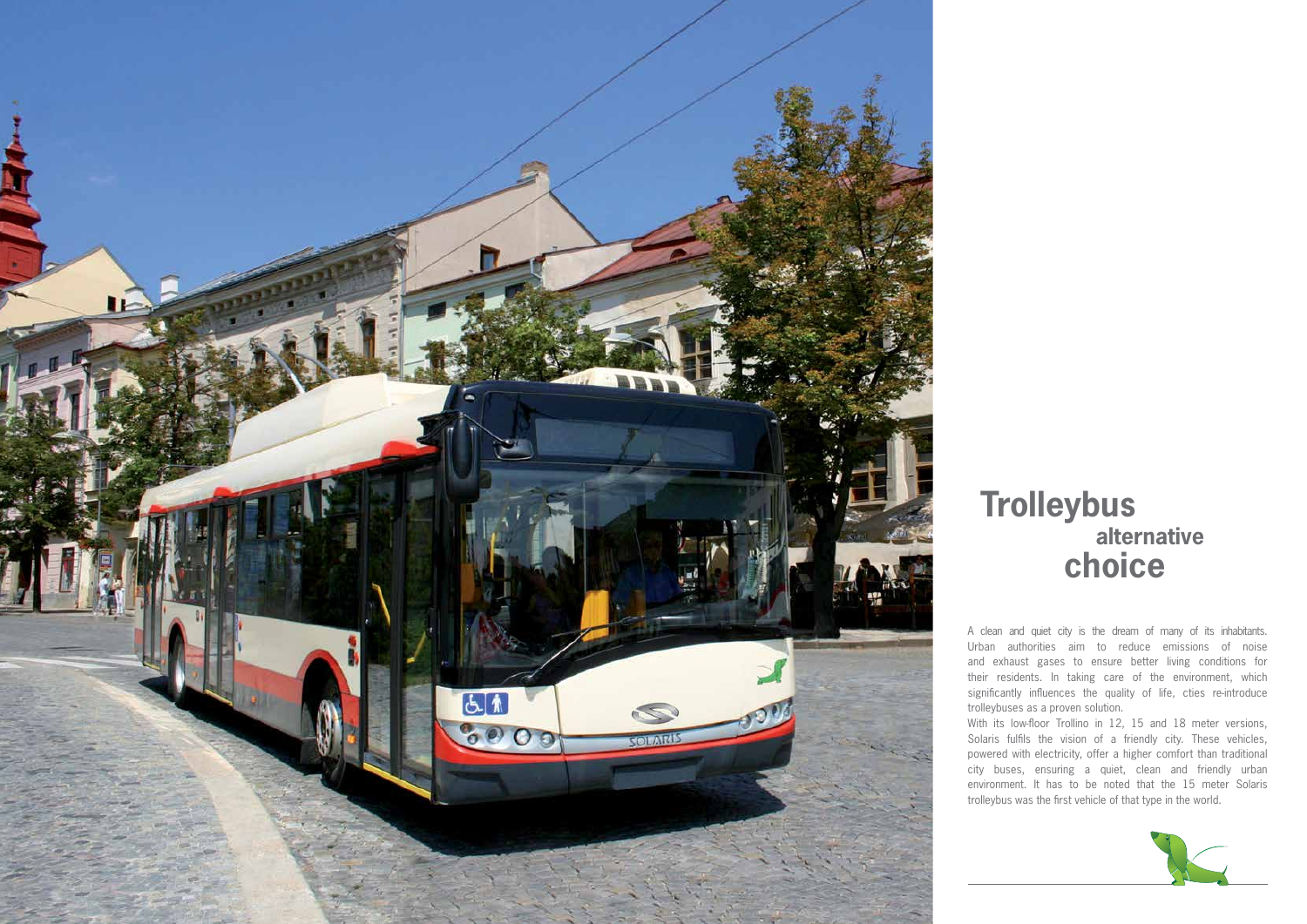

Additional equipment of Solaris Trollino trolleybuses may include diesel generator – enabling the trolleybus to operate without connecting it to overhead lines or energy storage system – allowing the trolleybus to operate on short distances without external power supply, for example, the route between the depot and the beginning of electric traction.

## **and eco-friendly** The Trollino design is based on the solutions used<br>in vehicles of the Urbino family, which is highly appreciated<br>in vehicles of the Urbino family, which is highly appreciated



in vehicles of the Urbino family, which is highly appreciated by passengers and transport companies. The bodyframe made of corrosion-resistant steel along with highly durable structure ensure exceptional strength and a long service life of this trolleybus. Compared with a traditional combustion engines, the electric drive emits 10-15 dB less noise. Solaris Trollino trolleybuses are equipped with modern, dynamic and reliable traction motors reaching up to 250 kW.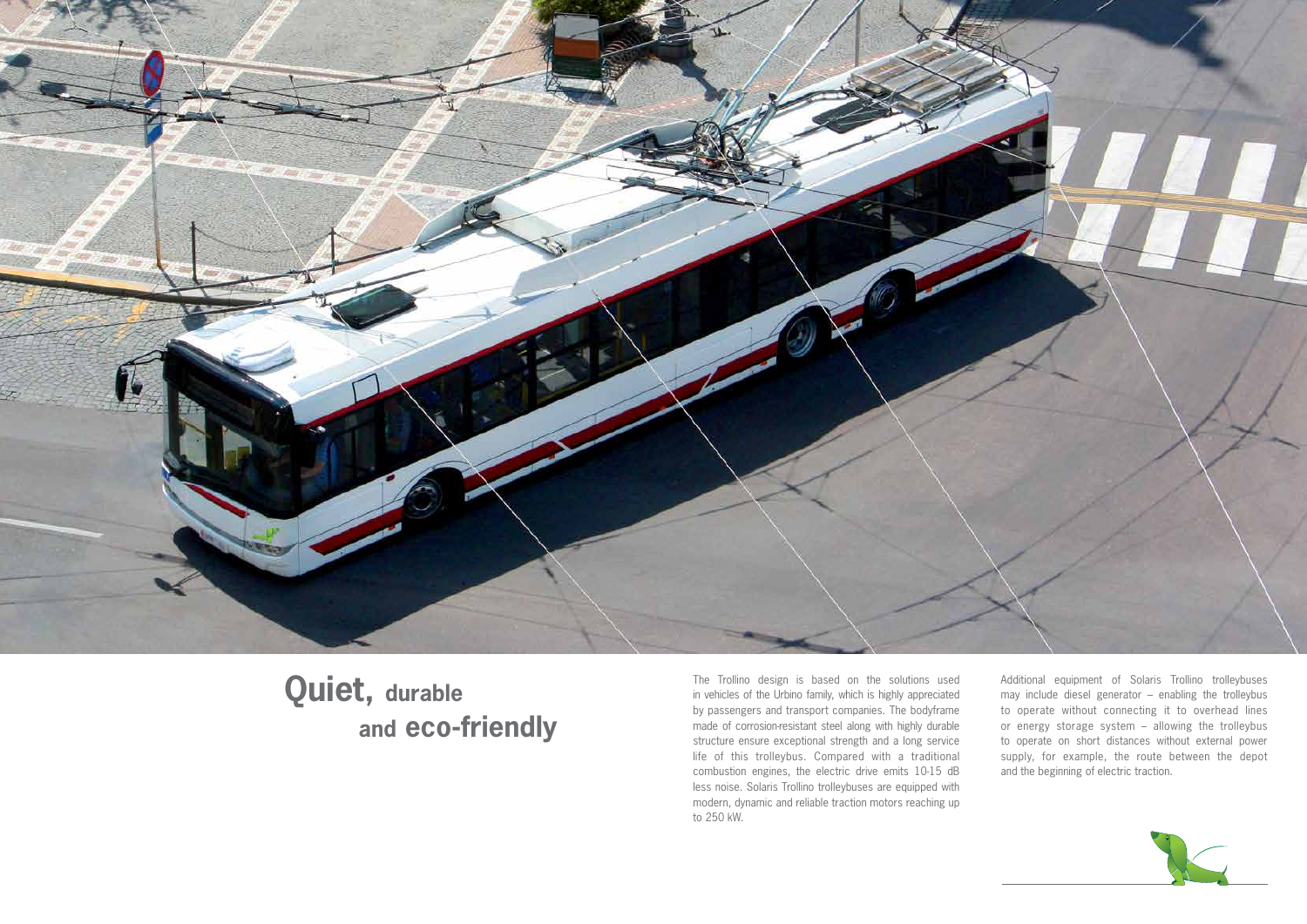Comfort, functionality and quality are the key parameters of public transport vehicles. Passengers using public transport want to feel comfortable and safe. Similarly to other Solaris vehicles, trolleybuses are designed to meet diverse needs of their users. The spacious and quiet interior of the Trollino guarantees that travel will be a pleasant experience even for the most demanding passengers. The solutions used have been thoroughly tested and are suitable for different levels of traffic volume.





## **User-friendly space**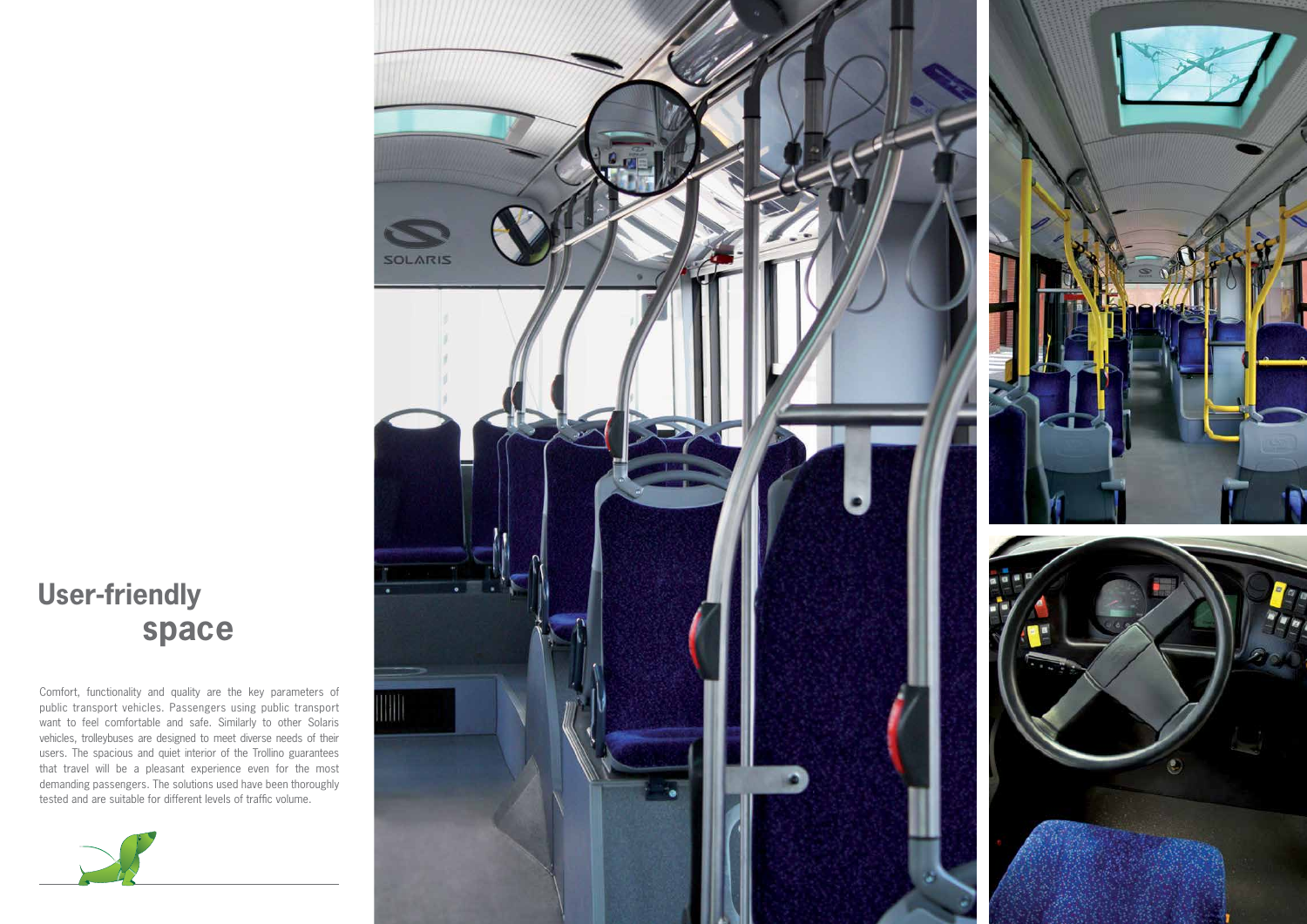|                                     |                                                                                                                         | standard • | option $\circ$ | Trollino 12            | Trollino 15            | Trollino 18                    |
|-------------------------------------|-------------------------------------------------------------------------------------------------------------------------|------------|----------------|------------------------|------------------------|--------------------------------|
|                                     | Driveline system                                                                                                        |            |                |                        |                        |                                |
|                                     | CEGELEC TV Europulse (IGBT), 6-pole asynchronous motor 175 kW                                                           |            |                | $\circ$                | $\circ$                |                                |
|                                     | CEGELEC TV Europulse (IGBT), 6-pole asynchronous motor 250 kW                                                           |            |                |                        |                        | $\circ$                        |
|                                     | CEGELEC TV Europulse (IGBT) two axles powered, two 4-pole asynchronous motors 160 kW                                    |            |                |                        |                        | $\circ$                        |
|                                     | CEGELEC TV Europulse (IGBT) two axles powered, two 6-pole asynchronous motors 175 kW                                    |            |                |                        |                        | $\circ$                        |
|                                     | MEDCOM ANT 175-600 (IGBT), 6-pole asynchronous motor 175 kW                                                             |            |                | $\circ$                | $\circ$                |                                |
|                                     | MEDCOM ANT 240-600 (IGBT), 6-pole asynchronous motor 240 kW                                                             |            |                |                        |                        | $\circ$                        |
| <b>Driveline</b>                    | Škoda BlueDrive (IGBT), 4-pole asynchronous motor 160 kW                                                                |            |                | $\circ$                |                        |                                |
|                                     | Škoda BlueDrive (IGBT), 6-pole asynchronous motor 175 kW                                                                |            |                | $\circ$                |                        |                                |
|                                     | Škoda BlueDrive (IGBT), 6-pole asynchronous motor 250 kW                                                                |            |                |                        | $\circ$                | $\circ$                        |
|                                     | Škoda BlueDrive (IGBT) two axles powered, two 4-pole asynchronous motors 160 kW                                         |            |                |                        |                        | $\circ$                        |
|                                     | Vossloh-Kiepe (IGBT), 4-pole asynchronous motor 160 kW                                                                  |            |                | $\circ$                |                        |                                |
|                                     | Back-up power source                                                                                                    |            |                |                        |                        |                                |
|                                     | energy storage system                                                                                                   |            |                | $\circ$                | $\circ$                | $\circ$                        |
|                                     | <b>Current collectors</b>                                                                                               |            |                |                        |                        |                                |
|                                     |                                                                                                                         |            |                |                        |                        |                                |
|                                     | mechanical pantograph, manually operated                                                                                |            |                | ۰                      | $\bullet$              | $\bullet$                      |
|                                     | semi-automatic or automatic pantograph                                                                                  |            |                | $\circ$                | $\circ$                | $\circ$                        |
|                                     | <b>Front axle</b>                                                                                                       |            |                |                        |                        |                                |
|                                     | ZF independent suspension                                                                                               |            |                | $\bullet$              | $\bullet$              | $\bullet$                      |
|                                     | ZF rigid suspension                                                                                                     |            |                | $\circ$                | $\circ$                | $\circ$                        |
|                                     | <b>Drive axle</b> $-$ ZF gantry axle                                                                                    |            |                | $\bullet$              | $\bullet$              | $\bullet$                      |
|                                     | <b>Trailing axle</b> $-$ ZF rigid suspension                                                                            |            |                |                        | $\bullet$              |                                |
| Chassis                             | Centre axle - ZF gantry axle                                                                                            |            |                |                        |                        | $\bullet$                      |
|                                     | <b>Central lubrication</b>                                                                                              |            |                |                        |                        |                                |
|                                     | central lubrication point - solid oil                                                                                   |            |                | $\bullet$              | $\bullet$              | $\bullet$                      |
|                                     | central lubrication system with self-diagnostic - semi-fluid oil                                                        |            |                | $\circ$                | $\circ$                | $\circ$                        |
|                                     | <b>Steering - ZF Servocom</b>                                                                                           |            |                | ۰                      | $\bullet$              | $\bullet$                      |
|                                     | <b>Brakes</b>                                                                                                           |            |                |                        |                        |                                |
|                                     | EBS (dual-circuit) braking system incorporating the anti-blocking system (ABS)<br>and the traction control system (ASR) |            |                | $\bullet$              | $\bullet$              | $\bullet$                      |
|                                     | <b>Suspension levelling system</b>                                                                                      |            |                |                        |                        |                                |
|                                     | ECAS air suspension with kneeling function, raising by some 60 mm, lowering by 70 mm                                    |            |                | ۰                      | $\bullet$              | $\bullet$                      |
| Bodywork                            | <b>Bodywork frame</b> - stainless steel                                                                                 |            |                | $\bullet$              | $\bullet$              | $\bullet$                      |
|                                     | Side panels - stainless steel and aluminium panels                                                                      |            |                |                        |                        |                                |
|                                     |                                                                                                                         |            |                | $1-2$                  | $1-2$                  | $1 - 2 - 2$                    |
|                                     | Door arrangement                                                                                                        |            |                | $2 - 2$<br>$1 - 2 - 2$ | $2 - 2$<br>$1 - 2 - 2$ | $2 - 2 - 2$<br>$1 - 2 - 2 - 2$ |
|                                     |                                                                                                                         |            |                | $2 - 2 - 2$            | $2 - 2 - 2$            | $2 - 2 - 2 - 2$                |
|                                     | Maximum entrance height                                                                                                 |            |                |                        |                        |                                |
|                                     | $1st$ door                                                                                                              |            |                | 320 mm                 | 320 mm                 | 320 mm                         |
|                                     | 2 <sup>nd</sup> door                                                                                                    |            |                | 320 mm                 | 320 mm                 | 320 mm                         |
|                                     | 3rd door                                                                                                                |            |                | 340 mm                 | 340 mm                 | 340 mm                         |
|                                     | 4 <sup>th</sup> door                                                                                                    |            |                |                        |                        | 340 mm                         |
|                                     | Access ramp - wheelchair ramp at the 2 <sup>nd</sup> entrance, positioned and stowed away manually                      |            |                | $\bullet$              | $\bullet$              | $\bullet$                      |
|                                     | Passenger capacity seated (depending on the equipment)                                                                  |            |                | up to 34               | up to 50               | up to 53                       |
|                                     | Air-conditioning in the driver's cabin - with electrical drive                                                          |            |                | $\circ$                | $\circ$                | $\circ$                        |
|                                     | Air-conditioning in the passenger compartment – with electrical drive                                                   |            |                | $\circ$                | $\circ$                | $\circ$                        |
|                                     | Ventilation system - dual-function fans (blowing and extraction facility)                                               |            |                | $\bullet$              | $\bullet$              | $\bullet$                      |
|                                     | Roof hatches - electric                                                                                                 |            |                | ۰                      | $\bullet$              | $\bullet$                      |
| Ventilation and<br>air-conditioning | Passenger compartment heating system                                                                                    |            |                |                        |                        |                                |
|                                     | electric 1-stage blowers                                                                                                |            |                | $\bullet$              | $\bullet$              | $\bullet$                      |
|                                     | water heating, electric water heater TJ40.3 (40 kW), convector-type heaters, 2-stage blowers                            |            |                | $\circ$                | $\circ$                | $\circ$                        |
|                                     | Wiring looms and boards                                                                                                 |            |                |                        |                        |                                |
| Electrical<br>system                |                                                                                                                         |            |                |                        |                        |                                |
|                                     | CAN-Bus based electrical system                                                                                         |            |                | $\bullet$              | $\bullet$              | $\bullet$                      |